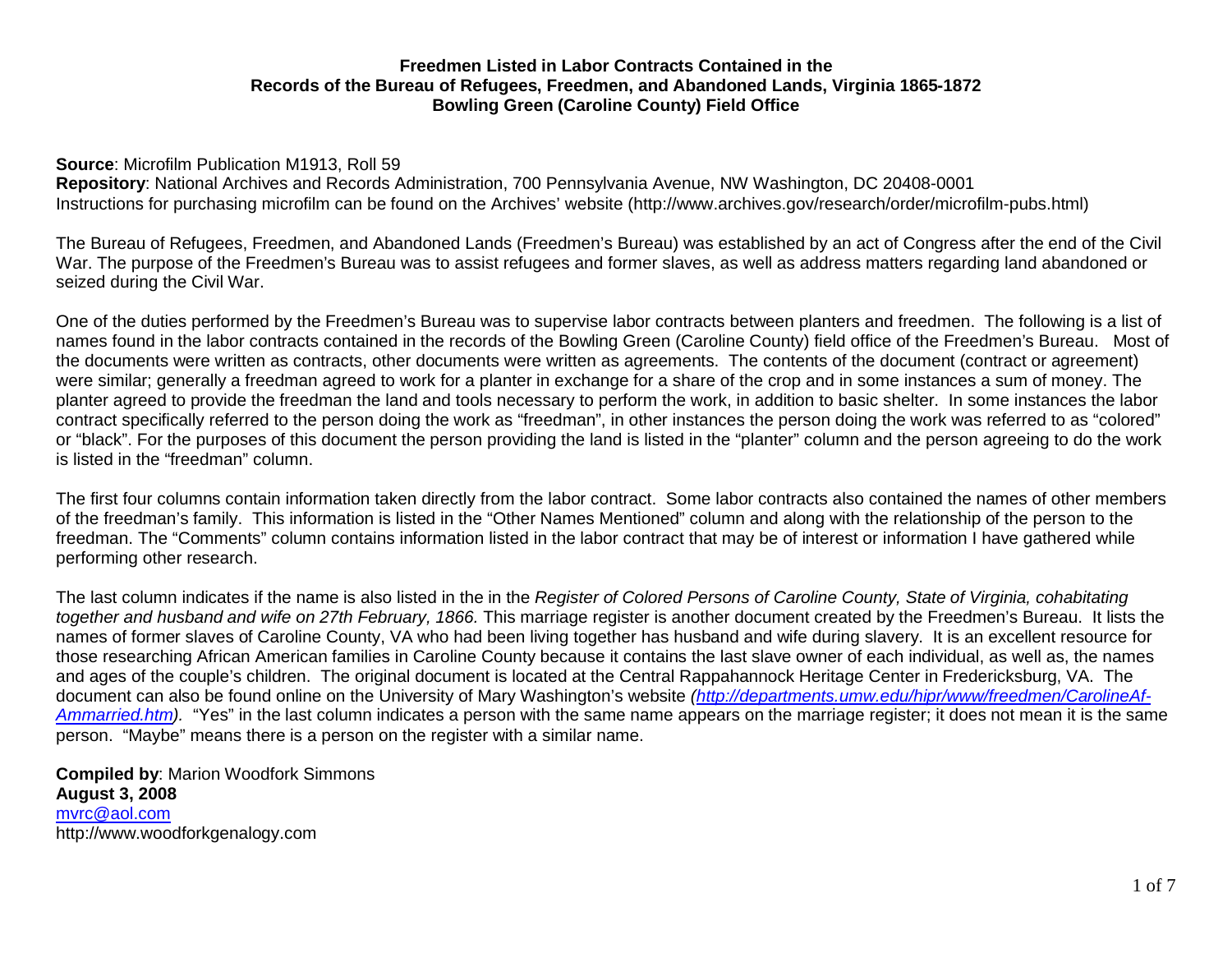| Date of<br><b>Contract</b> | <b>Planter</b>          | Freedman                | <b>Other Names</b><br><b>Mentioned</b><br>(Relationship to        | <b>Listed in Register of Colored</b><br><b>Persons of Caroline County,</b><br><b>State of Virginia, cohabitating</b> |
|----------------------------|-------------------------|-------------------------|-------------------------------------------------------------------|----------------------------------------------------------------------------------------------------------------------|
|                            |                         |                         | Freedman)                                                         | together and husband and<br>wife on 27th February, 1866                                                              |
| Dec 23, 1865               | J.H. DeJarnette         | <b>Richard Armstead</b> |                                                                   | Maybe (Rich'd Armistead)                                                                                             |
|                            |                         | <b>Moses Chiles</b>     |                                                                   | Yes                                                                                                                  |
|                            |                         | W.L. Battle             |                                                                   | Yes                                                                                                                  |
|                            |                         | <b>Hornton Enes</b>     |                                                                   |                                                                                                                      |
|                            |                         | <b>Ned Enes</b>         |                                                                   |                                                                                                                      |
|                            |                         | <b>Dick Minor</b>       |                                                                   | Yes                                                                                                                  |
|                            |                         | Seth Boswell            |                                                                   | Yes                                                                                                                  |
|                            |                         |                         |                                                                   |                                                                                                                      |
| Dec 29, 1865               | <b>B.C.</b> Shackelford | Dennis Harrison         |                                                                   |                                                                                                                      |
|                            |                         | <b>Robert Morton</b>    |                                                                   |                                                                                                                      |
|                            |                         |                         |                                                                   |                                                                                                                      |
| Jan. 1, 1866               | John W. S.<br>Calloway  | James Hopkins           |                                                                   | Yes                                                                                                                  |
|                            |                         |                         |                                                                   |                                                                                                                      |
| Jan 1, 1866                | <b>Edwin Pullen</b>     | Peter Gatewood          |                                                                   | Yes                                                                                                                  |
|                            |                         | Lucian Loney            |                                                                   |                                                                                                                      |
|                            |                         | <b>Williams Rix</b>     |                                                                   |                                                                                                                      |
|                            |                         |                         |                                                                   |                                                                                                                      |
| Jan 1, 1866                | George Marshall         | George Blackman         |                                                                   |                                                                                                                      |
|                            |                         |                         |                                                                   |                                                                                                                      |
| Jan 1, 1866                | W.S. Colloway           | <b>Charles Steward</b>  | Charles children:<br>Richard<br>Helen<br><b>Bartlett</b><br>Maria |                                                                                                                      |
|                            |                         |                         |                                                                   |                                                                                                                      |
| Jan 1, 1866                | Jos. A. Broaddus        | Bob Blagburn            |                                                                   |                                                                                                                      |
|                            |                         |                         |                                                                   |                                                                                                                      |
| Jan 1, 1866                | Charles T. Jesse        | George Lomax            |                                                                   | Maybe (Geo Lomox)<br>Maybe (George Lomax)                                                                            |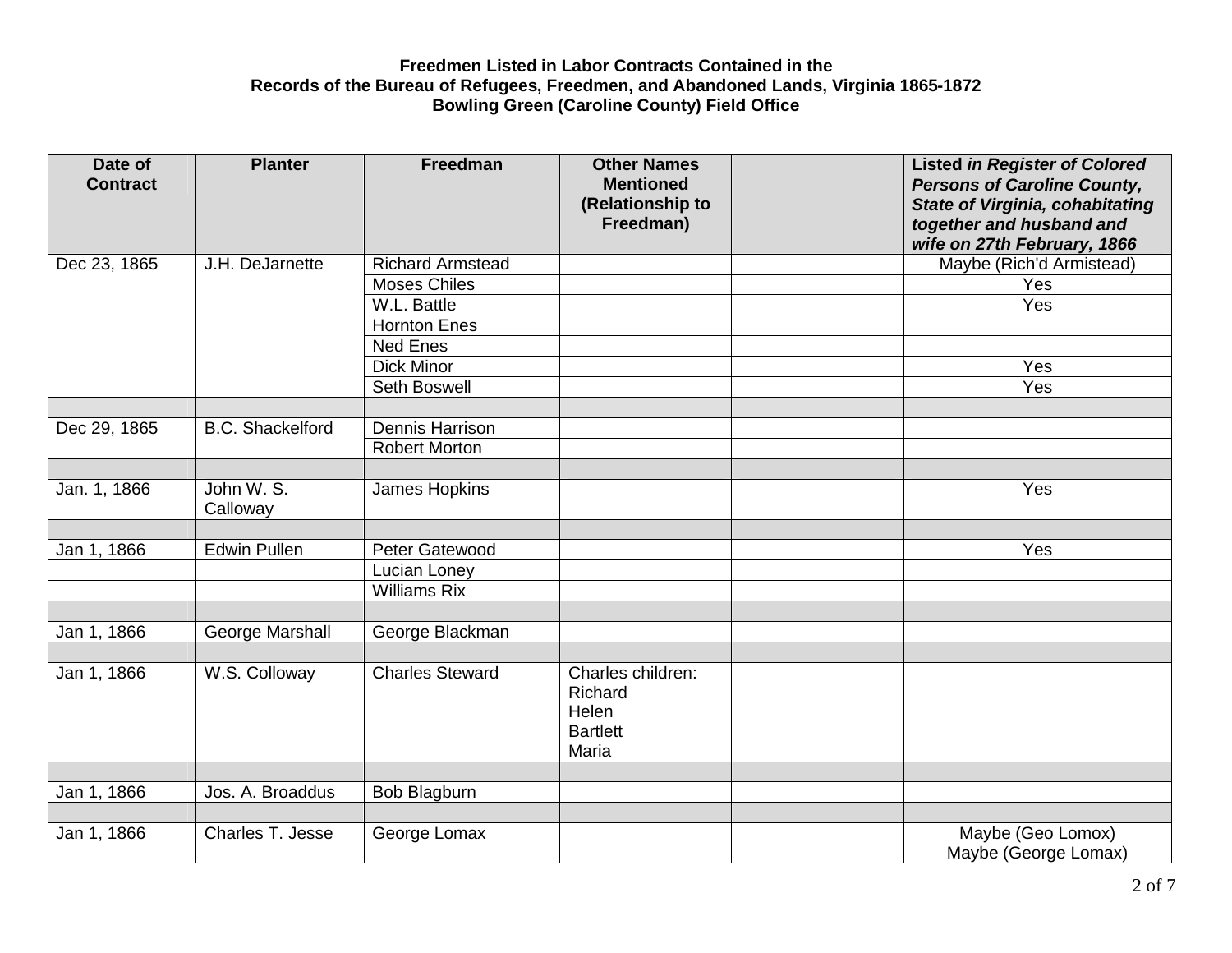| Date of<br><b>Contract</b> | <b>Planter</b>               | Freedman                      | <b>Other Names</b><br><b>Mentioned</b><br>(Relationship to<br>Freedman) |                     | <b>Listed in Register of Colored</b><br><b>Persons of Caroline County,</b><br><b>State of Virginia, cohabitating</b><br>together and husband and<br>wife on 27th February, 1866 |
|----------------------------|------------------------------|-------------------------------|-------------------------------------------------------------------------|---------------------|---------------------------------------------------------------------------------------------------------------------------------------------------------------------------------|
|                            |                              | <b>Wormley Ellis</b>          | Nancy (wife)                                                            |                     | Yes                                                                                                                                                                             |
|                            |                              | <b>Charles Smith</b>          | Phillis (wife)                                                          |                     |                                                                                                                                                                                 |
|                            |                              | Maria Taylor                  |                                                                         |                     |                                                                                                                                                                                 |
|                            |                              |                               |                                                                         |                     |                                                                                                                                                                                 |
| Jan 1, 1866                | E.M. Richardson              |                               |                                                                         |                     |                                                                                                                                                                                 |
|                            |                              |                               |                                                                         |                     |                                                                                                                                                                                 |
| Jan 1, 1866                | George Tyler                 | Winston Reny [??]             |                                                                         |                     |                                                                                                                                                                                 |
|                            |                              | Anthony Anderson              |                                                                         |                     |                                                                                                                                                                                 |
|                            |                              | Abner Goodwin                 |                                                                         |                     | Yes                                                                                                                                                                             |
|                            |                              | George Hicks                  |                                                                         |                     | Yes                                                                                                                                                                             |
|                            |                              | <b>Andrew Chiles</b>          |                                                                         |                     | Yes                                                                                                                                                                             |
|                            |                              | <b>Milly Tyler</b>            | Eliza (daughter)                                                        |                     |                                                                                                                                                                                 |
|                            |                              | <b>Suker Lewis</b>            |                                                                         |                     |                                                                                                                                                                                 |
|                            |                              |                               |                                                                         |                     |                                                                                                                                                                                 |
| Jan 1, 1866                | Edwin R. Pullen <sup>1</sup> | Peter Gatewood                |                                                                         |                     |                                                                                                                                                                                 |
|                            |                              | Lucian Loney                  |                                                                         |                     |                                                                                                                                                                                 |
|                            |                              | <b>William Rix</b>            |                                                                         |                     |                                                                                                                                                                                 |
|                            |                              |                               |                                                                         |                     |                                                                                                                                                                                 |
| Jan 1, 1866                | Mrs. Virginia Clarke         | <b>Henry Morton</b>           |                                                                         | Mr. Joseph B. Clark |                                                                                                                                                                                 |
|                            |                              | Achilis Jason                 |                                                                         | has management of   |                                                                                                                                                                                 |
|                            |                              | <b>Martin Singleton</b>       |                                                                         | the farm.           | Yes                                                                                                                                                                             |
|                            |                              | <b>Ben Hix</b>                |                                                                         |                     |                                                                                                                                                                                 |
|                            |                              | <b>Gerret [Garret] Corbin</b> |                                                                         |                     | Yes                                                                                                                                                                             |
|                            |                              |                               |                                                                         |                     |                                                                                                                                                                                 |
| Jan 1, 1866                | W.P. Farish                  | John Allen                    |                                                                         | Farm known as       |                                                                                                                                                                                 |
|                            |                              | <b>Charles Steward</b>        |                                                                         | Villebora           |                                                                                                                                                                                 |
|                            |                              | Allen ???                     |                                                                         |                     |                                                                                                                                                                                 |
|                            |                              | <b>Peter Carter</b>           |                                                                         |                     | Yes                                                                                                                                                                             |
|                            |                              | <b>Reuben Shelton</b>         |                                                                         |                     | Yes                                                                                                                                                                             |

<sup>&</sup>lt;sup>1</sup> Entry is listed on the microfilm twice.

 $\overline{a}$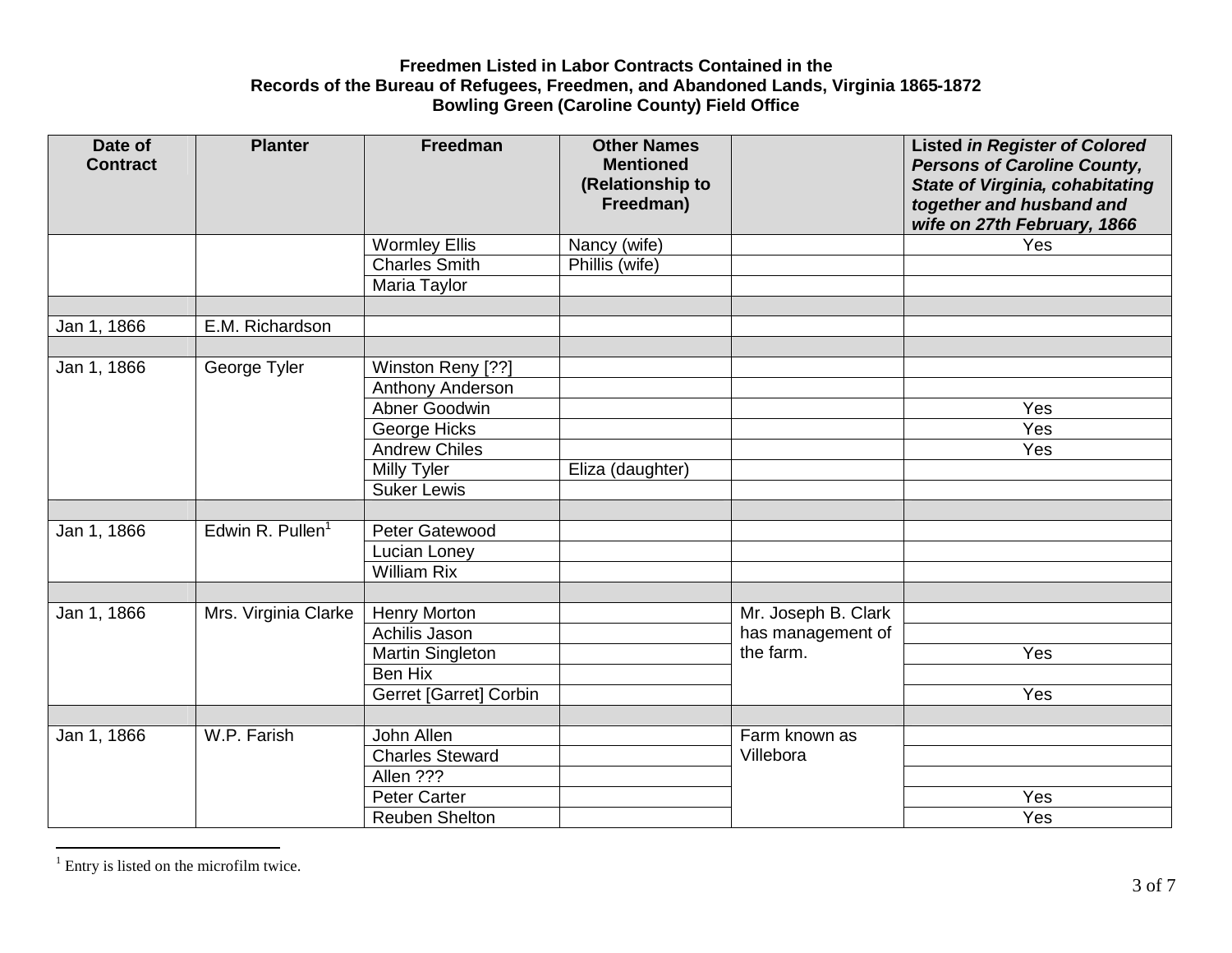| Date of<br><b>Contract</b> | <b>Planter</b>               | Freedman              | <b>Other Names</b><br><b>Mentioned</b><br>(Relationship to |                      | <b>Listed in Register of Colored</b><br><b>Persons of Caroline County,</b><br><b>State of Virginia, cohabitating</b> |
|----------------------------|------------------------------|-----------------------|------------------------------------------------------------|----------------------|----------------------------------------------------------------------------------------------------------------------|
|                            |                              |                       | Freedman)                                                  |                      | together and husband and<br>wife on 27th February, 1866                                                              |
|                            |                              | Andrew Jackson        |                                                            |                      | Yes                                                                                                                  |
|                            |                              |                       |                                                            |                      |                                                                                                                      |
| Jan 1, 1866                | George W.                    | Matilda Fergerson     | Thom (infant)                                              | Matilda is pregnant  |                                                                                                                      |
|                            | Marshall                     |                       | Humphrey (son)                                             | Humphrey in under    |                                                                                                                      |
|                            |                              |                       |                                                            | age                  |                                                                                                                      |
|                            |                              |                       |                                                            |                      |                                                                                                                      |
| Jan 1, 1866                | Edwin R. Pullin <sup>1</sup> | Peter Gatewood        |                                                            |                      |                                                                                                                      |
|                            |                              | Lucian Loney          |                                                            |                      |                                                                                                                      |
|                            |                              | <b>William Rix</b>    |                                                            |                      |                                                                                                                      |
|                            |                              |                       |                                                            |                      |                                                                                                                      |
| Jan 1, 1866                | Catherine A.                 | Ben Jackson           |                                                            |                      | Yes                                                                                                                  |
|                            | Raines                       | Davy Carter           |                                                            |                      | Maybe (David Carter)                                                                                                 |
|                            |                              |                       |                                                            |                      |                                                                                                                      |
| Jan 1, 1866                | Henry F. Thornton            | <b>Horace Hawkins</b> | Barnet (son)                                               | H.F. Thornton and    | Yes                                                                                                                  |
|                            |                              |                       | Polly (wife)                                               | his wife sold Horace |                                                                                                                      |
|                            |                              |                       | Willie (daughter)                                          | land on Jan 17,      |                                                                                                                      |
|                            |                              |                       | Robert (son)                                               | 1872 (see Caroline   |                                                                                                                      |
|                            |                              |                       | Reuben (son)                                               | County, VA Deed      |                                                                                                                      |
|                            |                              |                       |                                                            | Book 57, page 17.)   |                                                                                                                      |
|                            |                              |                       |                                                            |                      |                                                                                                                      |
|                            |                              |                       |                                                            | H.F. Thornton and    |                                                                                                                      |
|                            |                              |                       |                                                            | his wife sold Polly  |                                                                                                                      |
|                            |                              |                       |                                                            | land on Jan 2,       |                                                                                                                      |
|                            |                              |                       |                                                            | 1880 (see Caroline   |                                                                                                                      |
|                            |                              |                       |                                                            | County, VA Deed      |                                                                                                                      |
|                            |                              |                       |                                                            | Book 58, page 323.)  |                                                                                                                      |
| Jan. 1, 1866               | Wm. S Royston                | Eliza Day             | Children (names not                                        |                      |                                                                                                                      |
|                            |                              |                       | mentioned)                                                 |                      |                                                                                                                      |
|                            |                              | <b>Turner Corbin</b>  | Wife (no name                                              |                      |                                                                                                                      |
|                            |                              |                       | mentioned)                                                 |                      |                                                                                                                      |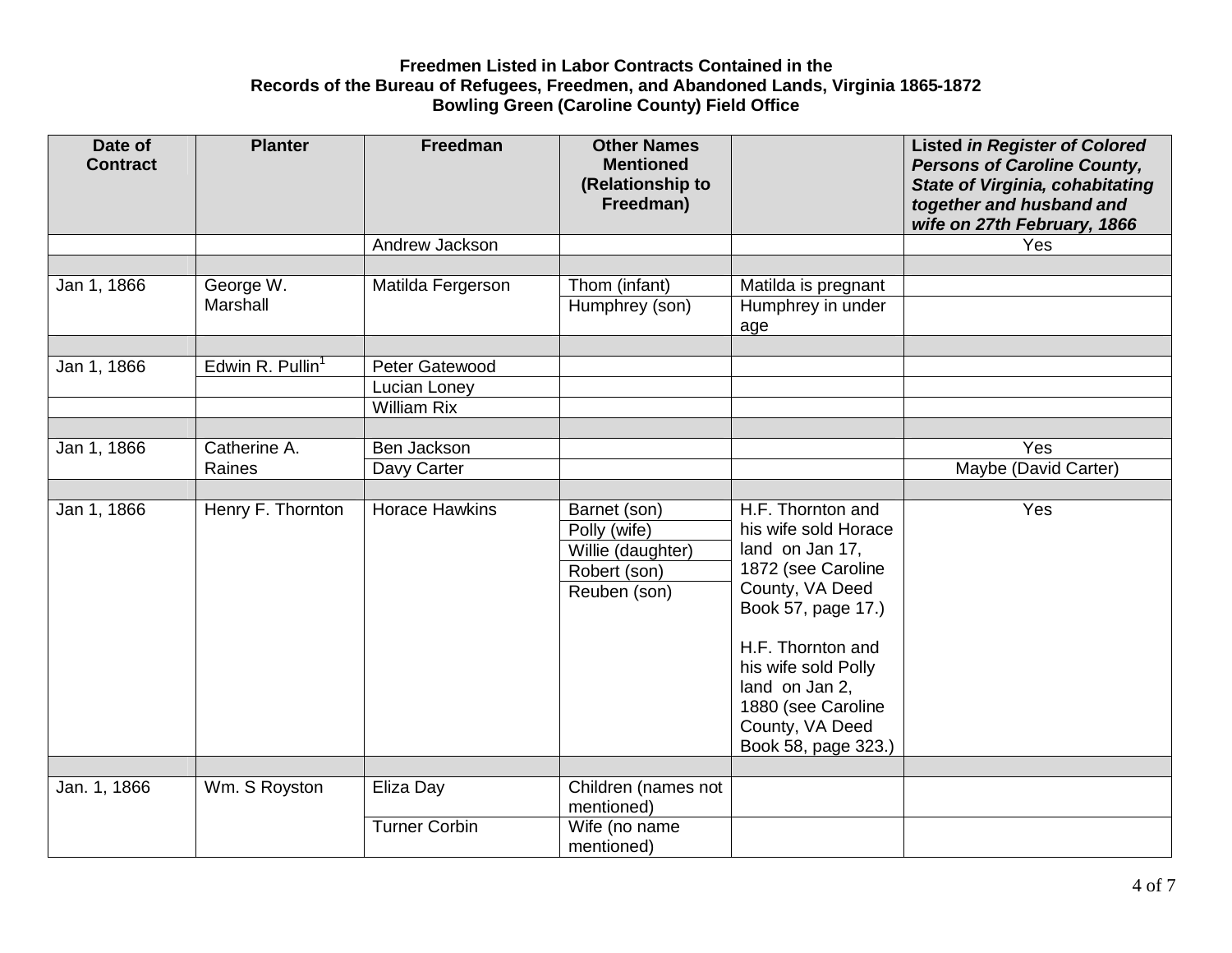| Date of<br><b>Contract</b> | <b>Planter</b>   | Freedman                             | <b>Other Names</b><br><b>Mentioned</b> | <b>Listed in Register of Colored</b><br><b>Persons of Caroline County,</b>                        |
|----------------------------|------------------|--------------------------------------|----------------------------------------|---------------------------------------------------------------------------------------------------|
|                            |                  |                                      | (Relationship to<br>Freedman)          | <b>State of Virginia, cohabitating</b><br>together and husband and<br>wife on 27th February, 1866 |
|                            |                  |                                      | Patsy Ann<br>(daughter)                |                                                                                                   |
|                            |                  | Aleck Jackson                        | Rachael Ann<br>(daughter)              |                                                                                                   |
|                            |                  | Mary Nelson                          | Ella Clarence<br>(daughter)            |                                                                                                   |
|                            |                  | Jim Parker                           | Wife (no name<br>mentioned)            |                                                                                                   |
|                            |                  |                                      |                                        |                                                                                                   |
| Jan 10, 1866               | Ann H. Buckner   | <b>William Matthews</b>              |                                        |                                                                                                   |
|                            |                  | <b>George Rollins</b><br>Leroy Hawes |                                        | Yes                                                                                               |
|                            |                  | <b>Spencer Bartlett</b>              |                                        | Yes                                                                                               |
|                            |                  |                                      |                                        |                                                                                                   |
| Jan 11, 1866               | James T. White   | Anthony Jackson                      |                                        | Yes                                                                                               |
|                            |                  | <b>Lewis Noel</b>                    |                                        |                                                                                                   |
|                            |                  |                                      |                                        |                                                                                                   |
| Jan. 12, 1866              | Littleton Flippo | <b>Elinor Fells</b>                  | Mary Ella<br>(daughter)                |                                                                                                   |
|                            |                  |                                      | Tom (son)                              |                                                                                                   |
|                            |                  |                                      |                                        |                                                                                                   |
| Jan 15, 1866               | Littleton Flippo | Polly Minor                          | Minor (son)                            |                                                                                                   |
|                            |                  |                                      | Thomas (son)                           |                                                                                                   |
|                            |                  |                                      | Billy (son)                            |                                                                                                   |
|                            |                  |                                      | Alice (daughter)                       |                                                                                                   |
|                            |                  |                                      | Nancy (daughter)                       |                                                                                                   |
|                            |                  |                                      |                                        |                                                                                                   |
| Jan 15, 1866               | Jefferson Flippo | Maria Goodwin                        | Henry (son)<br>Armstead (son)          |                                                                                                   |
|                            |                  |                                      |                                        |                                                                                                   |
| Jan 15, 1866               | Jefferson Flippo | <b>Henry Brown</b>                   |                                        |                                                                                                   |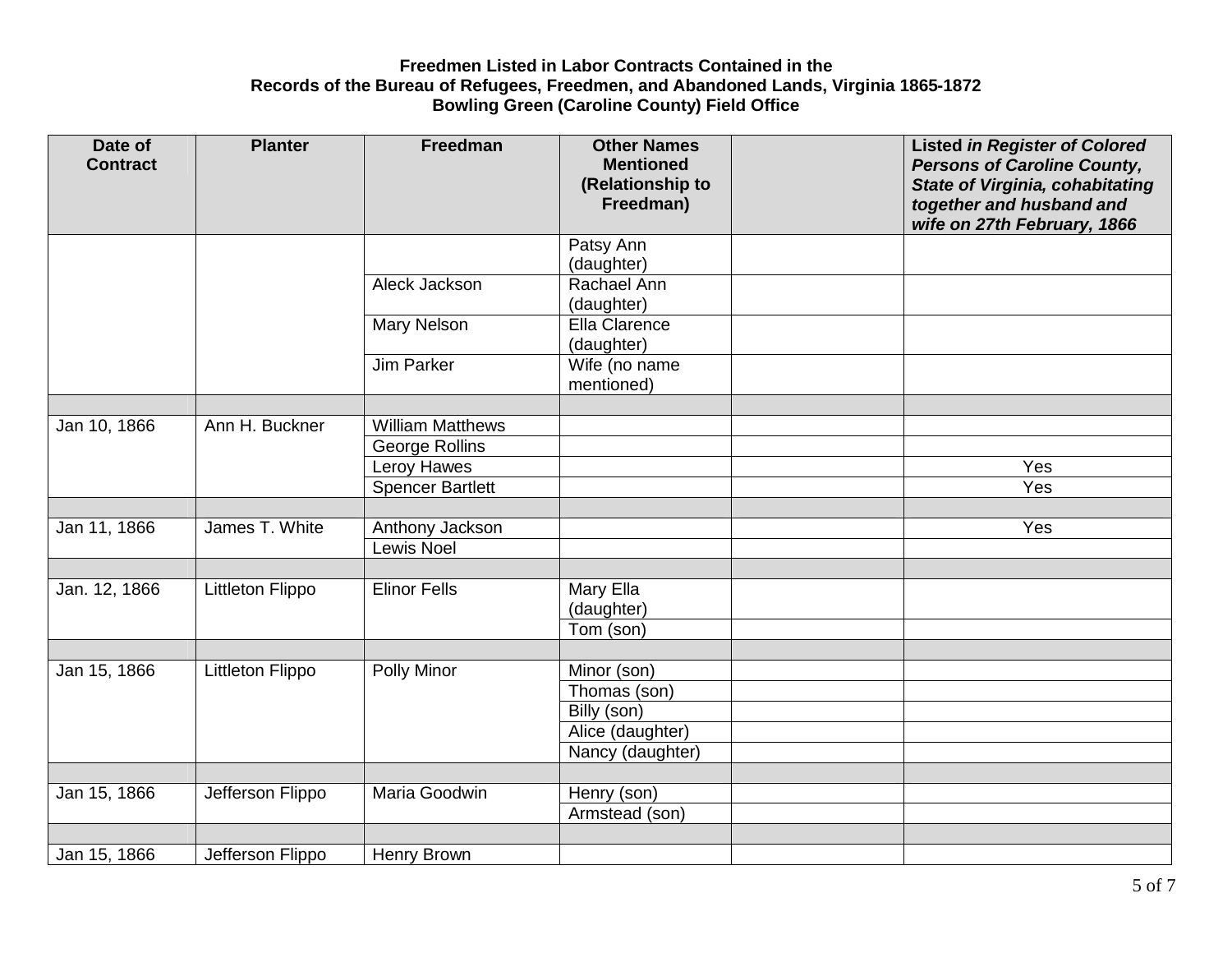| Date of<br><b>Contract</b> | <b>Planter</b>         | Freedman                 | <b>Other Names</b><br><b>Mentioned</b><br>(Relationship to<br>Freedman) | <b>Listed in Register of Colored</b><br><b>Persons of Caroline County,</b><br><b>State of Virginia, cohabitating</b><br>together and husband and<br>wife on 27th February, 1866 |
|----------------------------|------------------------|--------------------------|-------------------------------------------------------------------------|---------------------------------------------------------------------------------------------------------------------------------------------------------------------------------|
|                            |                        |                          |                                                                         |                                                                                                                                                                                 |
| Jan 15, 1866               | Jefferson Flippo       | <b>Patison Carter</b>    |                                                                         |                                                                                                                                                                                 |
|                            |                        |                          |                                                                         |                                                                                                                                                                                 |
| Feb 3, 1866                | <b>Henry McCalley</b>  | <b>Thomas Rolls</b>      |                                                                         |                                                                                                                                                                                 |
|                            |                        | James (Jim) Lewis        |                                                                         |                                                                                                                                                                                 |
|                            |                        | Sam Hill                 |                                                                         |                                                                                                                                                                                 |
|                            |                        |                          |                                                                         |                                                                                                                                                                                 |
| Feb 2, 1866                | George Lightfoot       | George Smith             |                                                                         |                                                                                                                                                                                 |
|                            |                        |                          |                                                                         |                                                                                                                                                                                 |
| Feb 28, 1866               | <b>William Thornly</b> | Lewis Baylor             |                                                                         |                                                                                                                                                                                 |
|                            |                        | John Baylor              |                                                                         |                                                                                                                                                                                 |
|                            |                        |                          |                                                                         |                                                                                                                                                                                 |
| Mar 10, 1866               | Robert Jesse           | <b>Ambrose Sanders</b>   | Ambrose's children:<br>Thornton<br>Reuben<br>Margaret<br>Mary           | Maybe (Ambrose Saunders)<br>Children's names are the same                                                                                                                       |
|                            |                        |                          |                                                                         |                                                                                                                                                                                 |
| Mar 22, 1866               | William L. Childs      | <b>William Young</b>     |                                                                         | Yes                                                                                                                                                                             |
|                            |                        |                          |                                                                         |                                                                                                                                                                                 |
| Mar 23, 1866               | James D. Coleman       | John B. Harris           |                                                                         |                                                                                                                                                                                 |
|                            |                        | William Jackson          |                                                                         | Yes                                                                                                                                                                             |
|                            |                        | Andrew Jackson           |                                                                         |                                                                                                                                                                                 |
|                            |                        | <b>James Catlett</b>     |                                                                         |                                                                                                                                                                                 |
|                            |                        | Thornton Runnells [??]   |                                                                         | Maybe (Thos Runnells)                                                                                                                                                           |
|                            |                        |                          |                                                                         |                                                                                                                                                                                 |
| Sep 25, 1866               | Waller W. Withers      | Moses Wilker             |                                                                         |                                                                                                                                                                                 |
|                            |                        | <b>Frank Sanders</b>     |                                                                         | Maybe (Frank Saunders)                                                                                                                                                          |
|                            |                        | <b>Charles Hailstock</b> |                                                                         | Maybe (Chas Hailstock)                                                                                                                                                          |
|                            |                        |                          | Jinnie (wife - does                                                     |                                                                                                                                                                                 |
|                            |                        |                          | not say whose wife)                                                     |                                                                                                                                                                                 |